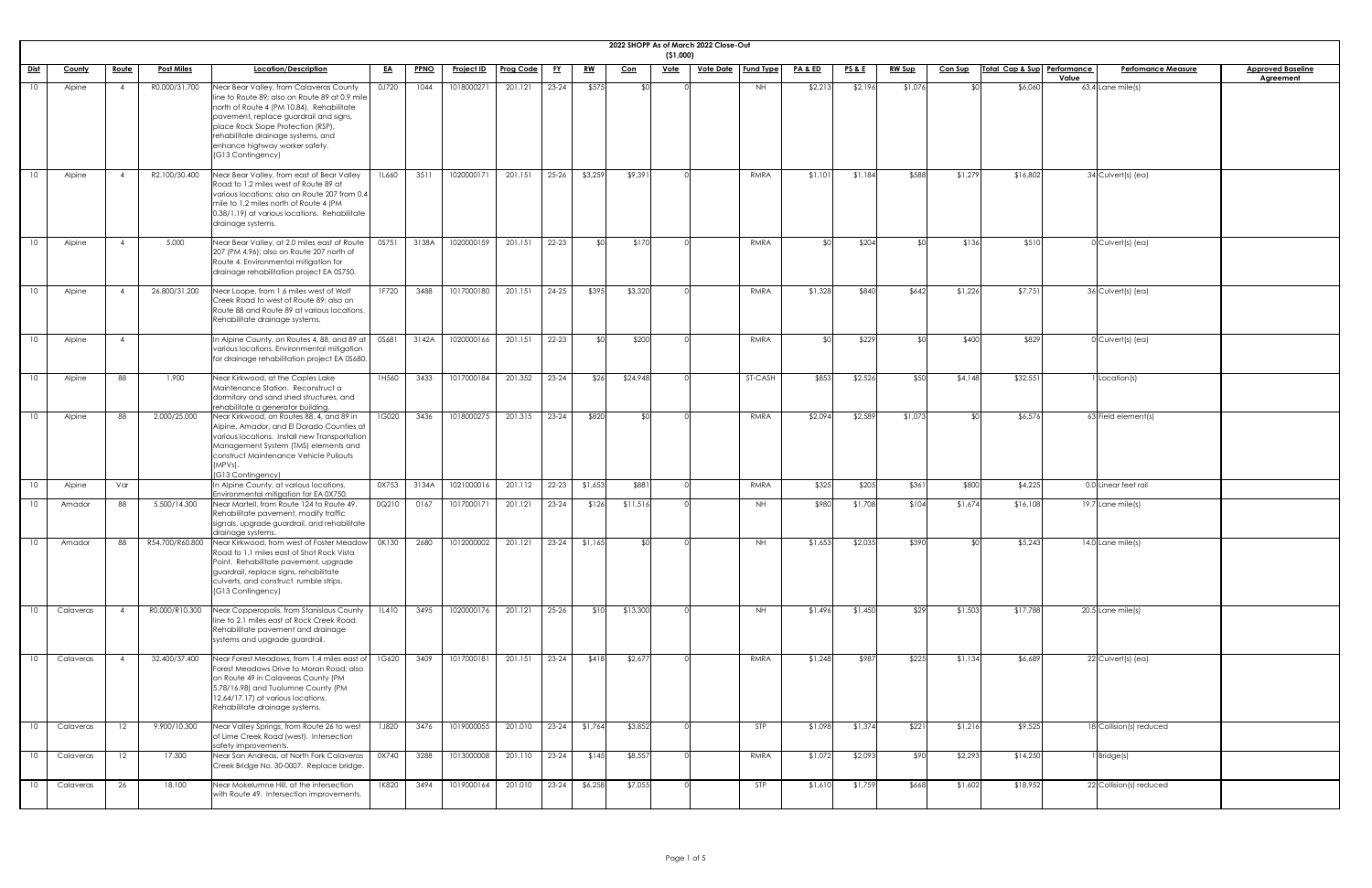| 2022 SHOPP As of March 2022 Close-Out<br>( \$1,000) |               |              |                   |                                                                                                                                                                                                                                                                                                                                                                                           |              |             |                   |                  |           |           |            |             |                  |                  |                    |                 |               |                |                             |                                                |                                              |
|-----------------------------------------------------|---------------|--------------|-------------------|-------------------------------------------------------------------------------------------------------------------------------------------------------------------------------------------------------------------------------------------------------------------------------------------------------------------------------------------------------------------------------------------|--------------|-------------|-------------------|------------------|-----------|-----------|------------|-------------|------------------|------------------|--------------------|-----------------|---------------|----------------|-----------------------------|------------------------------------------------|----------------------------------------------|
| <u>Dist</u>                                         | <b>County</b> | <u>Route</u> | <b>Post Miles</b> | Location/Description                                                                                                                                                                                                                                                                                                                                                                      | <u>EA</u>    | <b>PPNO</b> | <b>Project ID</b> | <b>Prog Code</b> | <u>FY</u> | <u>RW</u> | <u>Con</u> | <u>Vote</u> | <u>Vote Date</u> | <b>Fund Type</b> | <u>PA &amp; ED</u> | <u>PS&amp;E</u> | <b>RW Sup</b> | <b>Con Sup</b> | Total Cap & Sup Performance | <b>Perfomance Measure</b><br>Value             | <b>Approved Baseline</b><br><b>Agreement</b> |
| 10                                                  | Calaveras     | 49           | 7.400/9.500       | In Angels Camp, on Main Street from north<br>of Brunner Hill Road to Pine Street. Upgrade<br>facilities to Americans with Disabilities Act<br>(ADA) standards, construct new sidewalk<br>and class 2 bike lanes as complete streets<br>elements.                                                                                                                                          | 1H700        | 3429        | 1018000277        | 201.361          | $23 - 24$ | \$471     | \$5,204    |             |                  | NH               | \$1,417            | \$1,508         | \$2,57        | \$1,120        | \$12,291                    | $26$ Curb ramp(s)                              |                                              |
| 10                                                  | Calaveras     | 49           | 8.500/9.100       | In Angels Camp, on Main Street from north<br>of Stockton Road to north of Francis Street;<br>also on Route 49 from 0.2 miles west and<br>east of Main Street (PM R20.9/R21.3).<br>Construct roundabouts, upgrade facilities to<br>Americans with Disabilities Act (ADA)<br>standards, and enhance pedestrian and<br>bicyclist safety.                                                     | 1H010        | 3434        | 1017000057        | 201.310          | $24-25$   | \$3,201   | \$8,852    |             |                  | NH               | \$1,727            | \$2,158         | \$1,248       | \$1,479        | \$18,665                    | 204.0 Daily vehicle hour(s) of delay<br>(DVHD) |                                              |
| 10                                                  | Calaveras     | 49           | 18.700/20.200     | Near San Andreas, from south of Toyanza<br>Street to north of Pool Station Road.<br>Upgrade facilities to Americans with<br>Disabilities Act (ADA) standards.                                                                                                                                                                                                                             | 1G270        | 3435        | 1018000013        | 201.361          | $23 - 24$ | \$448     | \$8,911    |             |                  | NH.              | \$1,922            | \$2,126         | \$1,235       | \$1,998        | \$16,640                    | 32 Curb ramp(s)                                |                                              |
| 10                                                  | Mariposa      | 49           |                   | In Mariposa, Alpine, and Tuolumne<br>Counties, on Routes 49, 16, 88, 104, 108 124,<br>132 and 140 at various locations. Replace<br>and install new Transportation<br>Management System (TMS) elements.                                                                                                                                                                                    | 1L860        | 3515        | 1020000179        | 201.315          | $24 - 25$ | \$36      | \$1,900    |             |                  | RMRA             | \$520              | \$1,110         | \$30          | \$630          | \$4,226                     | 14 Field element(s)                            |                                              |
| 10                                                  | Mariposa      | 140          | 37.000/43.300     | Near Midpines, at Slate Gulch Bridge No. 40- 0X760<br>0006, Sweetwater Creek Bridge No. 40-0007,<br>and South Fork Merced River Bridge No. 40-<br>0008. Replace bridges.                                                                                                                                                                                                                  |              | 3299        | 1013000010        | 201.110          | 25-26     | \$220     | \$22,810   |             |                  | RMRA             | \$4,520            | \$4,300         | \$400         | \$8,810        | \$41,060                    | $3$ Bridge(s)                                  |                                              |
| 10                                                  | Merced        | 33           | R0.600/1.500      | In and near Dos Palos, from Stearman Street<br>to north of Santos Street; also in Gustine on<br>Route 140 from east of Jensen Road to 2nd<br>Street (PM 4.8/6.2). Upgrade facilities to<br>Americans with Disabilities Act (ADA)<br>standards and install flashing beacon.                                                                                                                | 1G250        | 3441        | 1018000276        | 201.361          | $22 - 23$ | \$310     | \$5,170    |             |                  | NH.              | \$1,134            | \$1,594         | \$200         | \$1,330        | \$9,738                     | $67$ Curb ramp(s)                              |                                              |
| 10                                                  | Merced        | 59           | R0.000/12.100     | Near Merced, from Route 152 to Reilly<br>Road. Rehabilitate pavement, upgrade<br>guardrail and lighting, replace sign panels,<br>construct rumble strips, rehabilitate<br>drainage, replace one bridge, and<br>rehabilitate two bridge decks.<br>(G13 Contingency)                                                                                                                        | 0V690        | 3439        | 1018000284        | 201.121          | $23 - 24$ | \$908     | SOI        |             |                  | <b>NH</b>        | \$1,415            | \$1,962         | \$610         |                | \$4,895                     | $24.0$ Lane mile(s)                            |                                              |
| 10                                                  | Merced        | 59           | 13.600            | Near the city of Merced, at the intersection<br>with Gerald Avenue. Intersection<br>improvements.                                                                                                                                                                                                                                                                                         | 1K620        | 3466        | 1019000059        | 201.010          | $23-24$   | \$1,343   | \$4,565    |             |                  | STP              | \$1,036            | \$1,588         | \$495         | \$1,113        | \$10,140                    | 22 Collision(s) reduced                        |                                              |
| 10                                                  | Merced        | 59           | 14.100/14.763     | In the city of Merced, from West Child<br>Avenue to Route 99, also on Route 59 from<br>Route 99 to north of Santa Fe Drive (PM<br>14.78/16.3). Rehabilitate pavement and<br>drainage systems, install Transportation<br>Management System (TMS) elements,<br>upgrade facilities to Americans with<br>Disabilities Act (ADA) standards, and<br>construct sidewalks and Class 2 bike lanes. | 1M480        | 3496        | 1020000177        | 201.121          | $25 - 26$ | \$868     | \$11,602   |             |                  | <b>NH</b>        | \$1,478            | \$2,621         | \$1,288       | \$2,191        | \$20,048                    | 6.6 Lane mile(s)                               |                                              |
| 10                                                  | Merced        | 99           | 0.400/R12.700     | In and near the city of Merced, from north<br>of the Madera County line to south of East<br>Childs Avenue. Construct median barrier.                                                                                                                                                                                                                                                      | 1L310        | 3510        | 1020000183        | 201.010          | $23 - 24$ | \$23      | \$13,399   |             |                  | <b>STP</b>       | \$894              | \$1,384         | \$51          | \$1,856        | \$17,607                    | 124 Collision(s) reduced                       |                                              |
| 10 <sup>°</sup>                                     | Merced        | 99           | R0.600            | Near Chowchilla, at Chowchilla River<br>Commercial Vehicle Enforcement Facility<br>(CVEF). Repair and upgrade CVEF.                                                                                                                                                                                                                                                                       | <b>1J510</b> | 3493        | 1020000191        | 201.321          | $24 - 25$ | \$20      | \$3,720    |             |                  | ST-CASH          | \$541              | \$1,778         |               | \$1,705        | \$7,764                     | Location(s)                                    |                                              |
| 10                                                  | Merced        | 99           | 21.600/23.500     | In Atwater, at East Atwater Overhead No.<br>36-0126L/R; also at West Atwater Overhead<br>No. 39-128L/R (PM 23.47). Apply polyester<br>concrete overlay to bridge decks.<br>(Bridge Deck Preservation)                                                                                                                                                                                     | 1N780        | 3534        | 1022000026        | 201.119          | 22-23     | \$5       | \$3,471    |             |                  | RMRA             | \$100              | \$350           |               | \$600          | \$4,531                     | $4$ Bridge(s)                                  |                                              |
| 10                                                  | Merced        | 99           | 24.500/28.200     | Near Atwater, from south of Westside<br>Boulevard to south of Hammatt Avenue.<br>Upgrade guardrail to current standards.                                                                                                                                                                                                                                                                  | 0Y610        | 3442        | 1013000245        | 201.015          | 22-23     | \$20      | \$4,778    |             |                  | STP              | \$677              | \$1,374         | \$20          | \$783          | \$7,652                     | 7 Collision(s) reduced                         |                                              |

| <u>ine</u> |
|------------|
|            |
|            |
|            |
|            |
|            |
|            |
|            |
|            |
|            |
|            |
|            |
|            |
|            |
|            |
|            |
|            |
|            |
|            |
|            |
|            |
|            |
|            |
|            |
|            |
|            |
|            |
|            |
|            |
|            |
|            |
|            |
|            |
|            |
|            |
|            |
|            |
|            |
|            |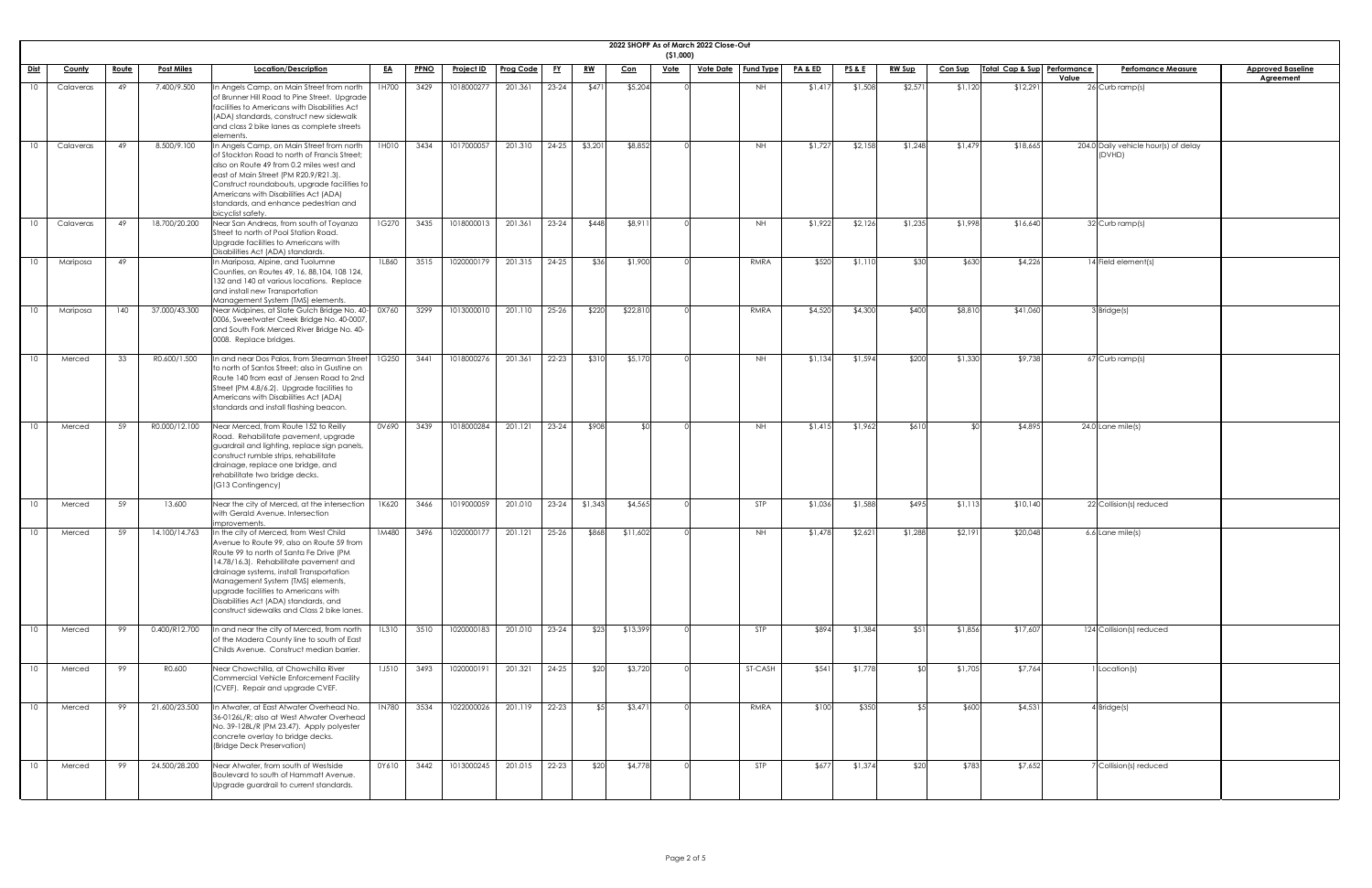|                 |                  |       |                   |                                                                                                                                                                                                                                                                                                                                                                                                                                                                                           |           |             |                   |           |           |           |            | ( \$1,000)  | 2022 SHOPP As of March 2022 Close-Out |                  |                    |                 |               |                |                             |                                                |                                              |
|-----------------|------------------|-------|-------------------|-------------------------------------------------------------------------------------------------------------------------------------------------------------------------------------------------------------------------------------------------------------------------------------------------------------------------------------------------------------------------------------------------------------------------------------------------------------------------------------------|-----------|-------------|-------------------|-----------|-----------|-----------|------------|-------------|---------------------------------------|------------------|--------------------|-----------------|---------------|----------------|-----------------------------|------------------------------------------------|----------------------------------------------|
| <u>Dist</u>     | <b>County</b>    | Route | <u>Post Miles</u> | Location/Description                                                                                                                                                                                                                                                                                                                                                                                                                                                                      | <u>EA</u> | <b>PPNO</b> | <b>Project ID</b> | Prog Code | <u>FY</u> | <u>RW</u> | <u>Con</u> | <u>Vote</u> | <u>Vote Date</u>                      | <b>Fund Type</b> | <b>PA &amp; ED</b> | <u>PS&amp;E</u> | <b>RW Sup</b> | <b>Con Sup</b> | Total Cap & Sup Performance | <b>Perfomance Measure</b><br>Value             | <b>Approved Baseline</b><br><b>Agreement</b> |
| 10              | Merced           | 140   | 16.000/16.500     | Near Hilmar, at the intersection of Route 140<br>[PM 16.0/16.5] and Route 165 (PM<br>26.6/27.1). Install a signal with dedicated<br>left-turn lanes or construct roundabout.                                                                                                                                                                                                                                                                                                              | 1H020     | 3438        | 1017000175        | 201.310   | 23-24     | \$255     | \$4,945    |             |                                       | NH               | \$1,378            | \$1,581         | \$641         | \$1,071        | \$9,871                     | 53.2 Daily vehicle hour(s) of delay<br>(DVHD)  |                                              |
| 10              | Merced           | 140   | 43.500/43.900     | Near Planada, from west of Plainsburg<br>Road to Sutter Street. Intersection<br>improvements                                                                                                                                                                                                                                                                                                                                                                                              | 1M170     | 3506        | 1020000188        | 201.010   | $23-24$   | \$2,760   | \$4,520    |             |                                       | STP              | \$1,090            | \$1,530         | \$410         | \$1,450        | \$11,760                    | 17 Collision(s) reduced                        |                                              |
| 10              | Merced           | 152   | R10.100/13.848    | Near Los Banos, from 0.8 mile west Basalt<br>Road to Route 5. Construct median barrier.                                                                                                                                                                                                                                                                                                                                                                                                   | 1L630     | 3505        | 1020000085        | 201.010   | 23-24     | \$110     | \$6,407    |             |                                       | STP              | \$1,010            | \$1,070         | \$138         | \$1,130        | \$9,865                     | 58 Collision(s) reduced                        |                                              |
| 10              | Merced           | 152   | 18.500/23.000     | In Los Banos, from west of Badger Flat Road<br>to west of Santa Fe Road. Rehabilitate<br>pavement and drainage systems, upgrade<br>Transportation Management System (TMS)<br>elements, roadway signs, guardrail and<br>facilities to Americans with Disabilities Act<br>(ADA) standards.                                                                                                                                                                                                  | 1E980     | 3425        | 1018000274        | 201.121   | 25-26     | \$239     | \$21,919   |             |                                       | NH.              | \$1,281            | \$2,244         | \$1,146       | \$3,142        | \$29,971                    | 18.0 Lane mile(s)                              |                                              |
|                 | Merced           | 152   |                   | In Merced County, on Routes 152, 140, and<br>59 at various locations. Seismic retrofit and<br>bridge rail upgrade of seven bridges.                                                                                                                                                                                                                                                                                                                                                       | 0G830     | 3122        | 1012000316        | 201.113   | $22 - 23$ | \$1,700   | \$13,500   |             |                                       | HBRR-S           | \$982              | \$3,000         | \$400         | \$3,000        | \$22,582                    | 7 Bridge(s)                                    |                                              |
| 10              | Merced           | 165   | 11.700            | In Merced County, on Routes 165, 5, 33, and<br>140 at various locations. Widen shoulders to<br>accommodate truck turning movements,<br>rehabilitate pavement and drainage<br>system, install Transportation Management<br>System (TMS) elements, and replace signs.                                                                                                                                                                                                                       | 0T69U     | 3447        | 1017000177        | 201.310   | $23-24$   | \$940     | \$4,520    |             |                                       | <b>NH</b>        | \$840              | \$920           | \$290         | \$950          | \$8,460                     | 144.6 Daily vehicle hour(s) of delay<br>(DVHD) |                                              |
| 10              | Merced           | 165   | 32.900            | Near Hilmar, at the intersection with Geer<br>Avenue. Intersection improvements.                                                                                                                                                                                                                                                                                                                                                                                                          | 1L870     | 3498        | 1020000086        | 201.010   | $23 - 24$ | \$2,787   | \$5,256    |             |                                       | <b>STP</b>       | \$1,800            | \$1,910         | \$790         | \$2,080        | \$14,623                    | 17 Collision(s) reduced                        |                                              |
| 10              | San Joaquin      |       | 0.000/8.900       | Near Discovery Bay and Holt, from Contra<br>Costa County line to east of South Whiskey<br>Road. Rehabilitate pavement, construct an<br>approach slab, upgrade Transportation<br>Management System (TMS) elements, install<br>lighting, apply erosion control, and replace<br>guardrail and sign panels.                                                                                                                                                                                   | 1F320     | 3517        | 1016000047        | 201.121   | 25-26     | \$156     | \$14,165   |             |                                       | <b>NH</b>        | \$1,164            | \$2,050         | \$47          | \$2,412        | \$19,994                    | 17.4 Lane mile(s)                              |                                              |
| 10              | San Joaquin      |       | 0.000             | Near Discovery Bay, at Old River Bridge No.<br>29-0045. Remove and replace the<br>deteriorated fender system.                                                                                                                                                                                                                                                                                                                                                                             | 1H360     | 3276        | 1017000185        | 201.119   | 23-24     | \$872     | \$6,121    |             |                                       | RMRA             | \$1,591            | \$1,321         |               | \$2,099        | \$12,004                    | Bridge(s)                                      |                                              |
| 10 <sup>1</sup> | San Joaquin      |       | 14.200            | In Stockton, at San Joaquin River Bridge No.<br>29-0050. Rehabilitate movable bridge<br>electrical and mechanical systems.                                                                                                                                                                                                                                                                                                                                                                | 1H200     | 3401        | 1017000183        | 201.110   | 25-26     | \$30      | \$7,427    |             |                                       | <b>RMRA</b>      | \$3,359            | \$1,030         | $\mathcal{L}$ | \$1,051        | \$12,901                    | 1 Bridge(s)                                    |                                              |
|                 | 10   San Joaquin |       | R15.900/R17.700   | In Stockton, from Route 5 to Wilson Road at<br>various locations, and on Route 5 at March<br>Lane. Replace Transportation<br>Management System (TMS) elements,<br>rehabilitate drainage systems and upgrade<br>facilities to Americans with Disabilities Act<br>(ADA) standards.                                                                                                                                                                                                          | 1L890     | 3516        | 1020000192        | 201.315   | 25-26     | \$114     | \$9,430    |             |                                       | <b>RMRA</b>      | \$770              | \$1,940         | \$220         | \$1,850        | \$14,324                    | 24 Field element(s)                            |                                              |
|                 | 10   San Joaquin |       | R16.000/R19.400   | n Stockton, from Route 5 to Route 99.<br>Install ramp meters, traffic monitoring<br>systems, Closed Circuit Television (CCTV),<br>and synchronize intersection signals with<br>ramp metering.                                                                                                                                                                                                                                                                                             | 1F180     | 3274        | 1016000077        | 201.315   | $22 - 23$ | \$1,332   | \$39,097   |             |                                       | NH               | \$2,177            | \$6,057         | \$695         | \$9,438        | \$58,796                    | 14 Field element(s)                            | Aug-2020 / SHOPP-P-2021-01B                  |
|                 | 10 San Joaquin   |       | R16.200           | In Stockton, at Mormon Slough Bridge No.<br>29-0237L. Apply polyester concrete overlay<br>to bridge deck.<br>(Bridge Deck Preservation)                                                                                                                                                                                                                                                                                                                                                   | 1N760     | 3531        | 1022000024        | 201.119   | 22-23     | ≮∩        | \$1,593    |             |                                       | RMRA             | \$40               | \$150           |               | \$210          | \$1,993                     | Bridge(s)                                      |                                              |
|                 | 10   San Joaquin |       | 19.500/38.100     | Near Stockton, from Route 99 to Stanislaus<br>County line (PM 38.059); also in Stanislaus<br>County from San Joaquin County line to 0.5<br>mile east of Dunton Road (PM 0.0/7.2).<br>Rehabilitate pavement, upgrade guardrail,<br>construct rumble strips, upgrade facilities to<br>Americans with Disabilities Act (ADA)<br>standards, rehabilitate drainage systems,<br>install Transportation Management System<br>(TMS) elements, and upgrade bridge<br>railing.<br>(G13 Contingency) | 1C050     | 3277        | 1017000178        | 201.121   | 23-24     | \$379     | \$0        |             |                                       | <b>NH</b>        | \$2,660            | \$2,701         | \$657         | ¶∩\$           | \$6,397                     | $50.8$ Lane mile(s)                            |                                              |

| 2021-01B |             |
|----------|-------------|
|          |             |
|          | <u>line</u> |
|          |             |
|          |             |
|          |             |
|          |             |
|          |             |
|          |             |
|          |             |
|          |             |
|          |             |
|          |             |
|          |             |
|          |             |
|          |             |
|          |             |
|          |             |
|          |             |
|          |             |
|          |             |
|          |             |
|          |             |
|          |             |
|          |             |
|          |             |
|          |             |
|          |             |
|          |             |
|          |             |
|          |             |
|          |             |
|          |             |
|          |             |
|          |             |
|          |             |
|          |             |
|          |             |
|          |             |
|          |             |
|          |             |
|          |             |
|          |             |
|          |             |
|          |             |
|          |             |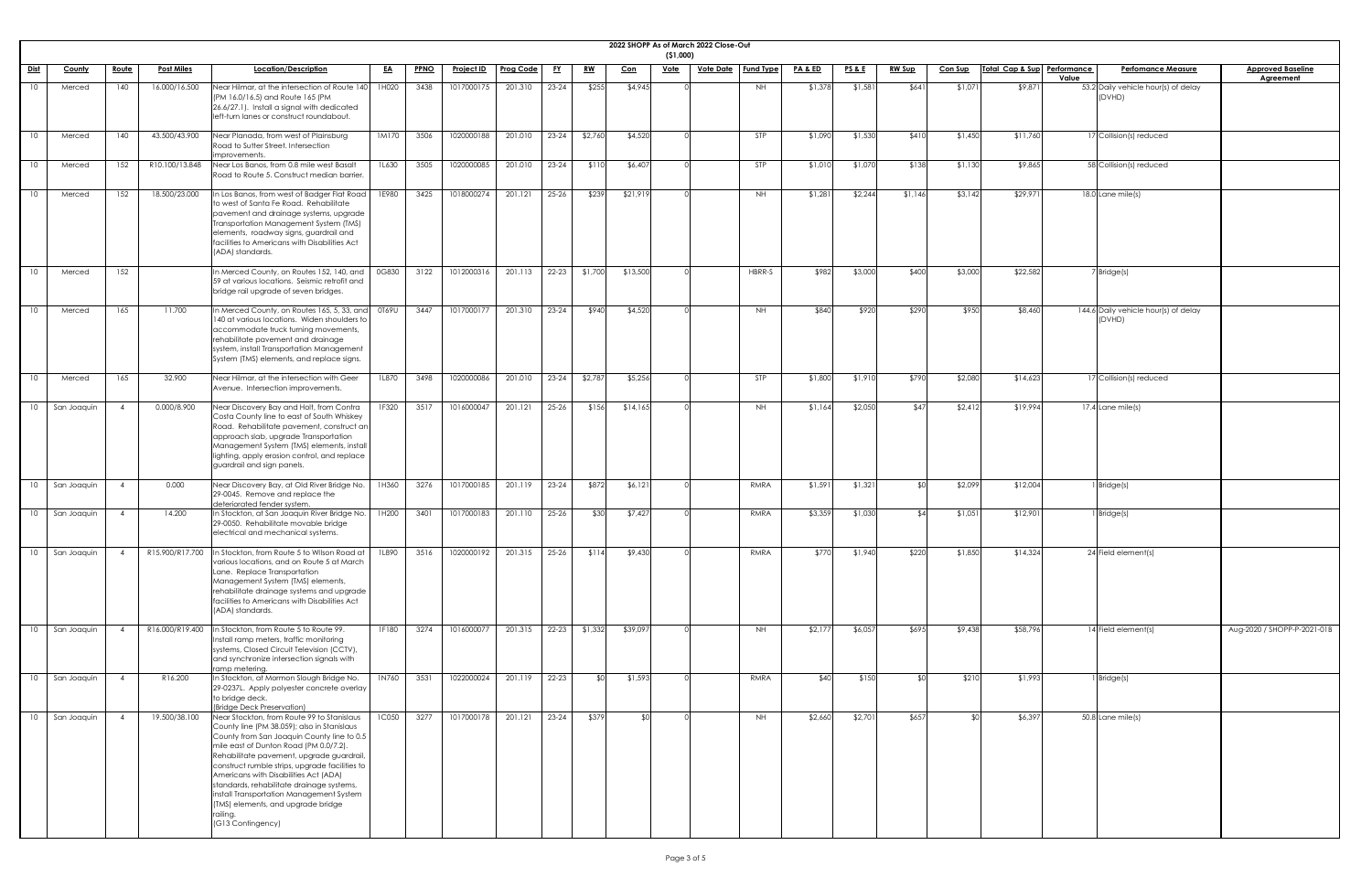|                 |                  |                |                   |                                                                                                                                                                                                                                                                                                                                                                                                                    |              |             |                   |                  |           |                 |           | ( \$1,000)     | 2022 SHOPP As of March 2022 Close-Out |                  |                    |                 |               |                |                             |                           |                          |
|-----------------|------------------|----------------|-------------------|--------------------------------------------------------------------------------------------------------------------------------------------------------------------------------------------------------------------------------------------------------------------------------------------------------------------------------------------------------------------------------------------------------------------|--------------|-------------|-------------------|------------------|-----------|-----------------|-----------|----------------|---------------------------------------|------------------|--------------------|-----------------|---------------|----------------|-----------------------------|---------------------------|--------------------------|
| <u>Dist</u>     | <b>County</b>    | Route          | <u>Post Miles</u> | Location/Description                                                                                                                                                                                                                                                                                                                                                                                               | <u>EA</u>    | <b>PPNO</b> | <u>Project ID</u> | <b>Prog Code</b> | <u>FY</u> | <u>RW</u>       | $Con$     | <u>Vote</u>    | <u>Vote Date</u>                      | <b>Fund Type</b> | <b>PA &amp; ED</b> | <b>PS&amp;E</b> | <b>RW Sup</b> | <b>Con Sup</b> | Total Cap & Sup Performance | <b>Perfomance Measure</b> | <b>Approved Baseline</b> |
| 10              | San Joaquin      |                | 20.500/20.900     | Near Stockton, from east of Del Rey Court<br>to east of South Walker Lane. Widen<br>highway and construct a channelized left-<br>turn lane.                                                                                                                                                                                                                                                                        | 1L280        | 3492        | 1020000103        | 201.010          | $23 - 24$ | \$261           | \$2,429   |                |                                       | STP              | \$847              | \$1,305         | \$431         | \$820          | Value<br>\$6,093            | 18 Collision(s) reduced   | <b>Agreement</b>         |
| 10              | San Joaquin      |                | 0.600L            | Near Lathrop, at the southbound Route 5 to<br>westbound Route 205 Separation Bridge<br>No. 29-0242L. Apply polyester concrete<br>overlay to bridge deck.<br>(Bridge Deck Preservation)                                                                                                                                                                                                                             | 1N770        | 3533        | 1022000025        | 201.119          | $22 - 23$ | ⊀∩∣             | \$1,300   |                |                                       | <b>RMRA</b>      | \$120              | \$180           |               | \$290          | \$1,890                     | 1 Bridge(s)               |                          |
| 10              | San Joaquin      |                | 7.400             | Near Tracy, at 0.1 mile south of Linne Road.<br>Replace Weigh-In Motion (WIM) system and<br>construct a Maintenance Vehicle Pullout<br>(MVP).                                                                                                                                                                                                                                                                      | 1L340        | 3501        | 1020000190        | 201.321          | $24 - 25$ | \$12            | \$3,519   |                |                                       | ST-CASH          | \$471              | \$1,068         | \$19          | \$556          | \$5,645                     | I Location(s)             |                          |
| 10              | San Joaquin      |                | 26.100/26.500     | In Stockton, at the Stockton Channel<br>Viaduct Bridge No. 29-0176L. Bridge<br>rehabilitation to address structural and load<br>carrying capacity deficiencies. This is a<br>Design-Build project.                                                                                                                                                                                                                 | 0X461        | 3133A       | 1020000076        | 201.110          |           | 24-25 \$24,300  | \$216,600 |                |                                       | <b>RMRA</b>      | ¢∩                 |                 | \$1,100       | \$8,000        | \$250,000                   | 1 Bridge(s)               | <b>Baseline Required</b> |
| 10 <sup>°</sup> | San Joaquin      |                | 32.500/49.800     | In and near Stockton, from Hammer Lane to<br>the Sacramento County line (PM 49.819).<br>Rehabilitate roadway, upgrade lighting,<br>guardrail and bridge railing, install<br>Transportation Management System (TMS)<br>elements, replace signs, rehabilitate<br>drainage systems, enhance highway<br>worker safety, and upgrade facilities to<br>Americans with Disabilities Act (ADA)<br>standards.                | 1E300        | 3427        | 1018000273        | 201.120          | $22 - 23$ | \$49            | \$81,169  |                |                                       | <b>NH</b>        | \$2,108            | \$4,153         | \$162         | \$10,953       | \$98,594                    | 82.3 Lane mile(s)         | <b>Baseline Required</b> |
|                 | 10   San Joaquin | 5              |                   | In San Joaquin County, on Routes 5, 4, 12,<br>26, 33, 88, 99, 120, and 205 at various<br>locations. Upgrade Transportation<br>Management System (TMS) elements.                                                                                                                                                                                                                                                    | 1F960        |             | 3422 1018000007   | 201.315 23-24    |           | $\sqrt{$25}$    | \$9,090   |                |                                       | RMRA             | \$962              | \$1,436         | \$158         | \$1,559        | \$13,230                    | 40 Field element(s)       |                          |
| 10              | San Joaquin      |                | 14.900/17.400     | In and near Lodi, from Westgate Drive to<br>Stockton Road. Upgrade facilities to<br>Americans with Disabilities Act (ADA)<br>standards.                                                                                                                                                                                                                                                                            | 1G580        | 3256        | 1018000001        | 201.361          | $25-26$   | \$3,091         | \$5,420   |                |                                       | <b>NH</b>        | \$1,872            | \$1,445         | \$2,999       | \$1,312        | \$16,139                    | 47 Curb ramp(s)           |                          |
| 10              | San Joaquin      | 88             | 5.100/16.400      | Near Lockeford, east of Comstock Road to<br>east of Disch Road. Rehabilitate<br>pavement, upgrade facilities to Americans<br>with Disabilities Act (ADA) standards,<br>reconstruct rumble strips, lengthen merge<br>lanes, replace signs, upgrade<br>Transportation Management System (TMS)<br>elements, construct Class 2 and 3 bike lanes<br>and sidewalks as complete streets<br>elements.<br>(G13 Contingency) | 1M590        | 7546        | 1021000012        | 201.121          |           | $23-24$ \$1,336 |           | $\mathfrak{C}$ |                                       | <b>NH</b>        | \$2,168            | \$2,267         | \$800         |                | \$6,571                     | 22.6 Lane mile(s)         |                          |
| 10 <sup>°</sup> | San Joaquin      | 99             | 0.000/7.000       | In and near Manteca, Ripon and Salida,<br>from south of Hammett Road to north of<br>Yosemite Avenue. Pave areas behind the<br>gore, construct Maintenance Vehicle<br>Pullouts (MVPs), and slope pave beneath<br>abutments to reduce maintenance and<br>enhance highway worker safety.                                                                                                                              | 1H530        | 3298        | 1017000204        | 201.235          | $22 - 23$ | \$55            | \$2,289   |                |                                       | NH               | \$444              | \$826           | \$10          | \$715          | \$4,339                     | 41 Location(s)            |                          |
| 10              | San Joaquin      | 99             | 28.200/31.700     | In and near Lodi, from south of Harney Lane<br>to north of Turner Road. Pave areas behind<br>the gore, install fence, place vegetation<br>control barriers, slope pave beneath<br>abutments, and construct Maintenance<br>Vehicle Pullouts (MVPs) to reduce<br>maintenance and enhance highway<br>worker safety.                                                                                                   | 1H510        | 3407        | 1017000203        | 201.235          | $22 - 23$ | \$45            | \$5,506   |                |                                       | NH               | \$758              | \$822           | - S.I         | \$1,085        | \$8,227                     | 24 Location(s)            |                          |
| 10              | San Joaquin      | 99             | 28.700/31.700     | In and near Lodi, from north of Harney Lane<br>to north of Turner Road. Rehabilitate<br>landscaping and irrigation system.                                                                                                                                                                                                                                                                                         | 1H650        | 3428        | 1018000282        | 201.210          | $22 - 23$ | <b>\$0</b>      | \$3,424   |                |                                       | NH               | \$442              | \$815           | \$12          | \$1,085        | \$5,778                     | $14.0$ Acre(s)            |                          |
| 10              | San Joaquin      | 120            | R0.500/T6.600     | In and near Manteca, from Route 5 to<br>Route 99. Construct median barrier.                                                                                                                                                                                                                                                                                                                                        | 1L260        | 3509        | 1020000084        | 201.010          | $23 - 24$ | \$28            | \$4,814   |                |                                       | STP              | \$881              | \$1,613         | \$101         | \$1,123        | \$8,560                     | 61 Collision(s) reduced   |                          |
| 10              | San Joaquin      | 120            | 11.600            | Near Manteca, at French Camp Road.<br>Construct signalized intersection.                                                                                                                                                                                                                                                                                                                                           | 1K460        | 3477        | 1019000084        | 201.010          | $23 - 24$ | \$700           | \$7,699   |                |                                       | STP              | \$1,660            | \$1,598         | \$591         | \$1,819        | \$14,067                    | 25 Collision(s) reduced   |                          |
| 10              | San Joaquin      | 205            | L0.000/R13.200    | In and near Tracy, from Alameda County<br>line to Route 5. Upgrade guardrail to<br>current standards.                                                                                                                                                                                                                                                                                                              | <b>1C380</b> | 3474        | 1018000272        | 201.015          | $22 - 23$ | \$19            | \$5,945   |                |                                       | STP              | \$794              | \$1,348         | \$19          | \$868          | \$8,993                     | 8 Collision(s) reduced    |                          |
| 10              | Stanislaus       | $\overline{4}$ | 7.300             | Near Copperopolis, at Hoods Creek Bridge<br>No. 38-0041. Replace bridge.                                                                                                                                                                                                                                                                                                                                           | 1H230        | 3526        | 1020000178        | 201.111          |           | $25-26$ \$1,980 | \$9,012   |                |                                       | RMRA             | \$2,058            | \$2,438         | \$490         | \$3,391        | \$19,369                    | $1$ Bridge(s)             |                          |

| <u>ine</u>     |
|----------------|
|                |
|                |
|                |
|                |
|                |
|                |
| ed             |
|                |
|                |
| $\overline{e}$ |
|                |
|                |
|                |
|                |
|                |
|                |
|                |
|                |
|                |
|                |
|                |
|                |
|                |
|                |
|                |
|                |
|                |
|                |
|                |
|                |
|                |
|                |
|                |
|                |
|                |
|                |
|                |
|                |
|                |
|                |